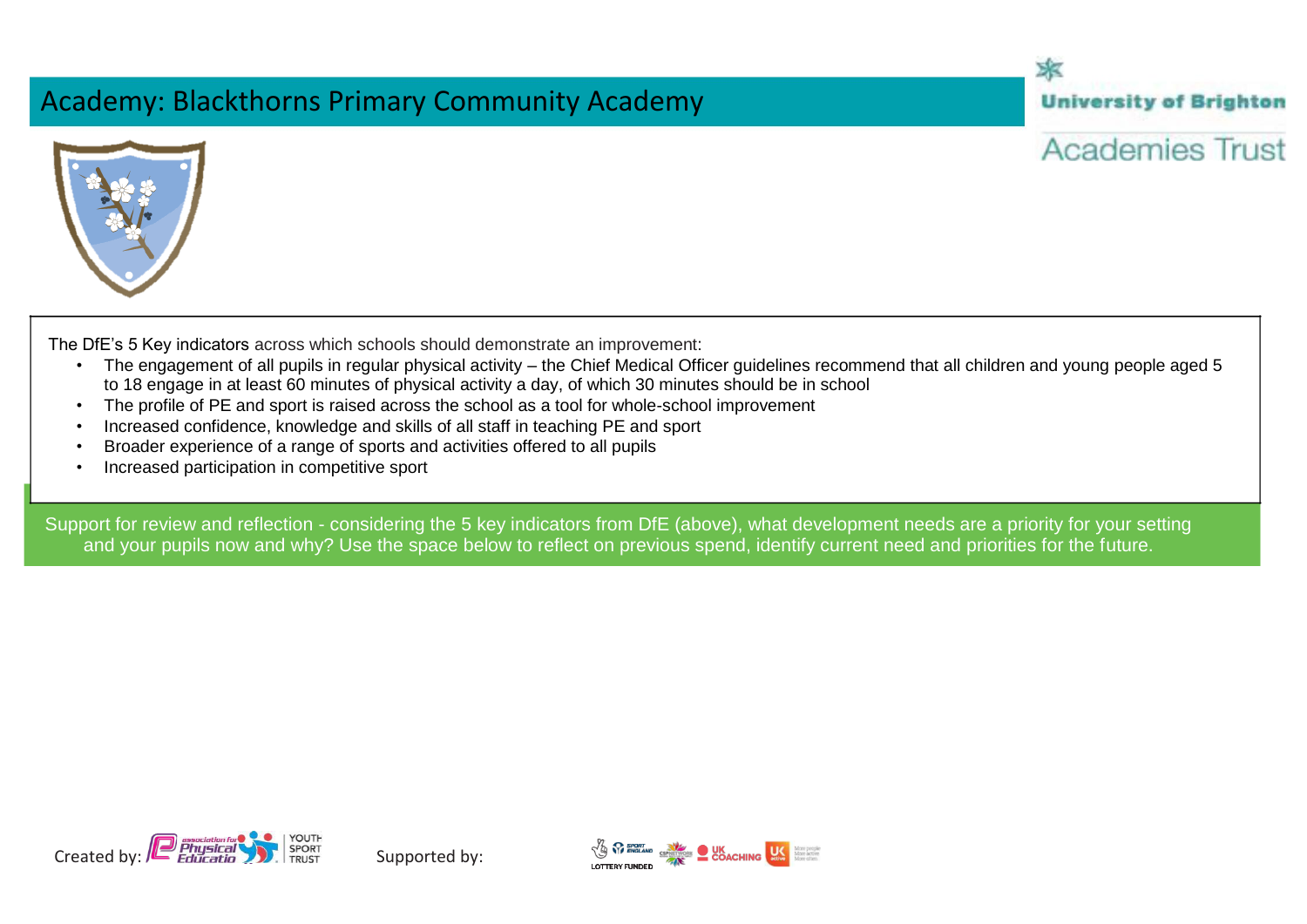| Key achievements to date:                                                                                                                                                                                                                                                                                                                                                                                                                                                                                                                                                                                                                                                                                                                                                | Areas for further improvement and baseline evidence of need:                                                                                                                                                                                                                      |
|--------------------------------------------------------------------------------------------------------------------------------------------------------------------------------------------------------------------------------------------------------------------------------------------------------------------------------------------------------------------------------------------------------------------------------------------------------------------------------------------------------------------------------------------------------------------------------------------------------------------------------------------------------------------------------------------------------------------------------------------------------------------------|-----------------------------------------------------------------------------------------------------------------------------------------------------------------------------------------------------------------------------------------------------------------------------------|
| Key indicator 1: The engagement of all pupils in regular physical activity - Chief<br>Medical Officer guidelines recommend that primary school children undertake at least<br>30 minutes of physical activity a day in school.<br>Playtimes more structured and introduction of table tennis tables and new equipment<br>Some classes taking part in Daily Mile<br>With the virtual events, more children taking part in events e.g. X Country had all 60 Year 5<br>and 6 children take part.                                                                                                                                                                                                                                                                            | Ensure all year groups are providing children with daily physical activity<br>(including the daily mile run at least 3 times per week or Gonoodle?)<br>Look into Active Maths and Active English<br>Sports Crew to develop challenge of the week                                  |
| Key indicator 2: The profile of PE and sport being raised across the school as a tool<br>for whole school improvement.<br>PE twitter page regularly updated and followed<br>New Sports Display board regularly updated with children's achievement being celebrated<br>including sports certificates in assembly<br>Sports kit for both children and staff sponsored by local businesses in community<br>Now Press Play big success!                                                                                                                                                                                                                                                                                                                                     | Look at reports into local media once kit gets worn!<br>Look into Active Maths and Active English to use PE as a driver/stimulus for learning<br>Sports Crew members to develop their role (including leading<br>assemblies and writing pieces for the school newsletter/website) |
| Key indicator 3: Increased confidence, knowledge and skills of all staff in teaching PE<br>and sport.<br>KL undertake team teaching/planning with any teachers who express need<br>Audit completed and CPD planned including gym session at start of new academic<br>year                                                                                                                                                                                                                                                                                                                                                                                                                                                                                                | PE Inset planned for start of term - Gymnastics<br>KL to be released on Friday morning for team teaching in Y1 and EYFS to start with<br>Make use of the Mid Sussex Active CPD events in 21/22                                                                                    |
| Key indicator 4: Broader experience of a range of sports and activities offered to all<br>pupils.<br>Sports Week in Term 6 in which a range of different sports and activities trialled by all year<br>groups including stoolball, tag rugby and cricket<br>Skipping workshop and subsequent sales of Skipping ropes<br>Despite low club offering due to bubbles - 72% of UKS2 joined ASC.<br>Sports Crew developed with 17 Year 6 pupils split into 3 groups - competitions, clubs and<br>admin. Tournaments and clubs had been organised to run in 2020/2021 but were cancelled<br>due to bubble setup<br>New equipment including outdoor learning, orienteering mapping, lacrosse, netball posts etc.<br>were ordered to increase participation in clubs and lessons. | Use pupil voice/parent survey to ask children which clubs that they want - engage<br>local community to source these clubs.<br>Continue to run Sports Week and ad-hoc                                                                                                             |
| Key indicator 5: Increased participation in competitive sport.<br>Blackthorns finished 2 <sup>nd</sup> in the Sussex School Games Winter Games over the lockdown<br>period.<br>Finished 2 <sup>nd</sup> in Mid Sussex Cross Country event<br>Sponsors bought new kit for children to wear in events                                                                                                                                                                                                                                                                                                                                                                                                                                                                      | Run/set-up/enter small school leagues in netball/football<br>Use KL PE time out to deliver and support Inter-house competitions?                                                                                                                                                  |



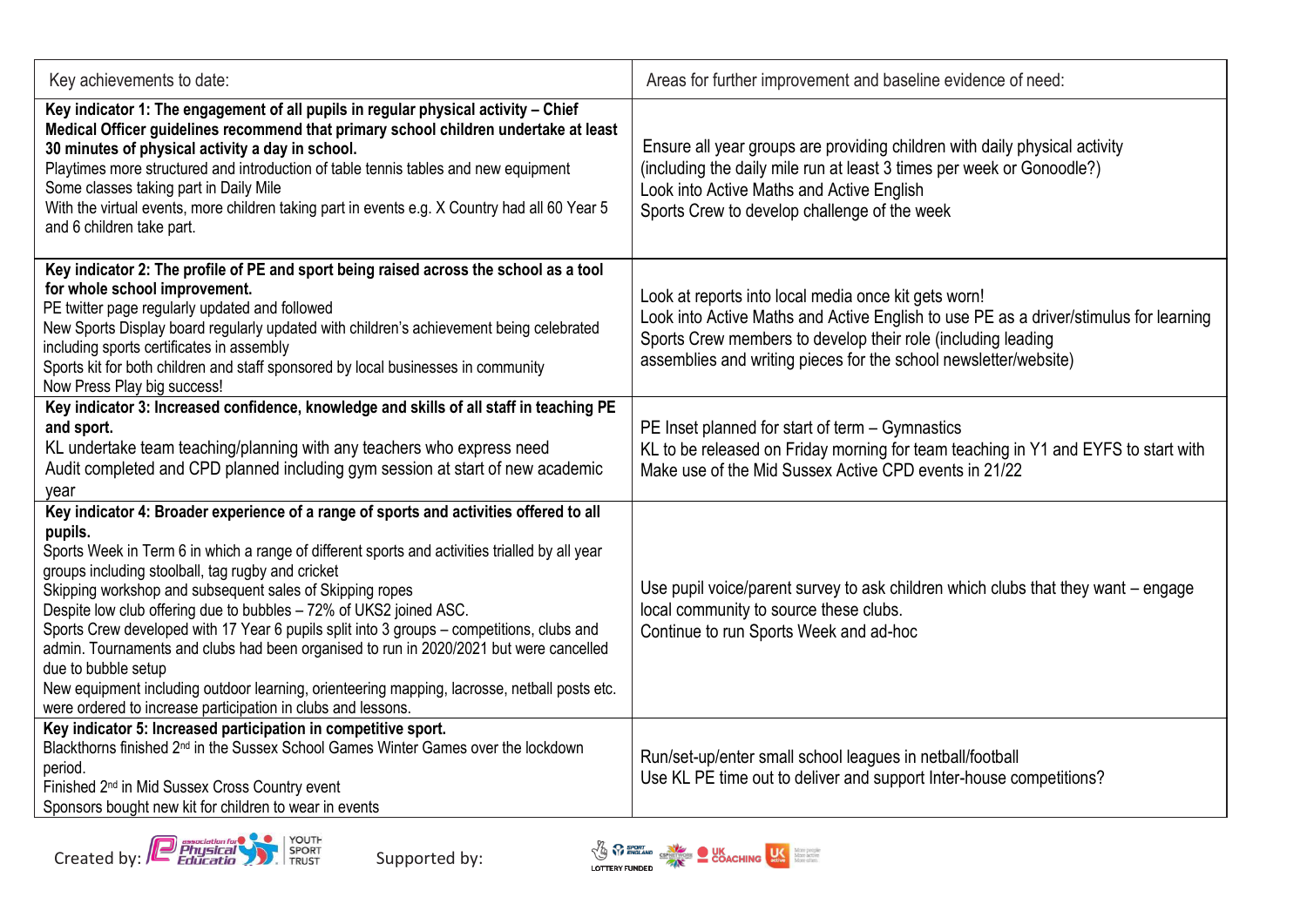



The premium can be used to fund the professional development and training that are available to schools to train staff to support high quality swimming and water safety lessons for their pupils.

The premium may also be used to provide additional top-up swimming lessons to pupils who have not been able to meet the national curriculum requirements for swimming and water safety after the delivery of core swimming and water safety lessons.

At the end of key stage 2 all pupils are expected to be able to swim confidently and know how to be safe in and around water.

Schools are required to publish information on the percentage of their pupils in year 6 who met each of the 3 swimming and water safety national curriculum requirements.

| Meeting national curriculum requirements for swimming and water safety                                                                                                                                                      | Please complete all of the below: |
|-----------------------------------------------------------------------------------------------------------------------------------------------------------------------------------------------------------------------------|-----------------------------------|
| What percentage of your current Year 6 cohort swim competently, confidently and proficiently over a distance of at<br>least 25 metres?                                                                                      | 100%                              |
| N.B. Even though your children may swim in another year please report on their attainment on leaving primary school.                                                                                                        |                                   |
| What percentage of your current Year 6 cohort use a range of strokes effectively [for example, front crawl,<br>backstroke and breaststroke]?                                                                                | 87%                               |
| What percentage of your current Year 6 cohort perform safe self-rescue in different water-based situations?                                                                                                                 | 90%                               |
| Schools can choose to use the Primary PE and Sport Premium to provide additional provision for swimming but this<br>must be for activity over and above the national curriculum requirements. Have you used it in this way? | <b>No</b>                         |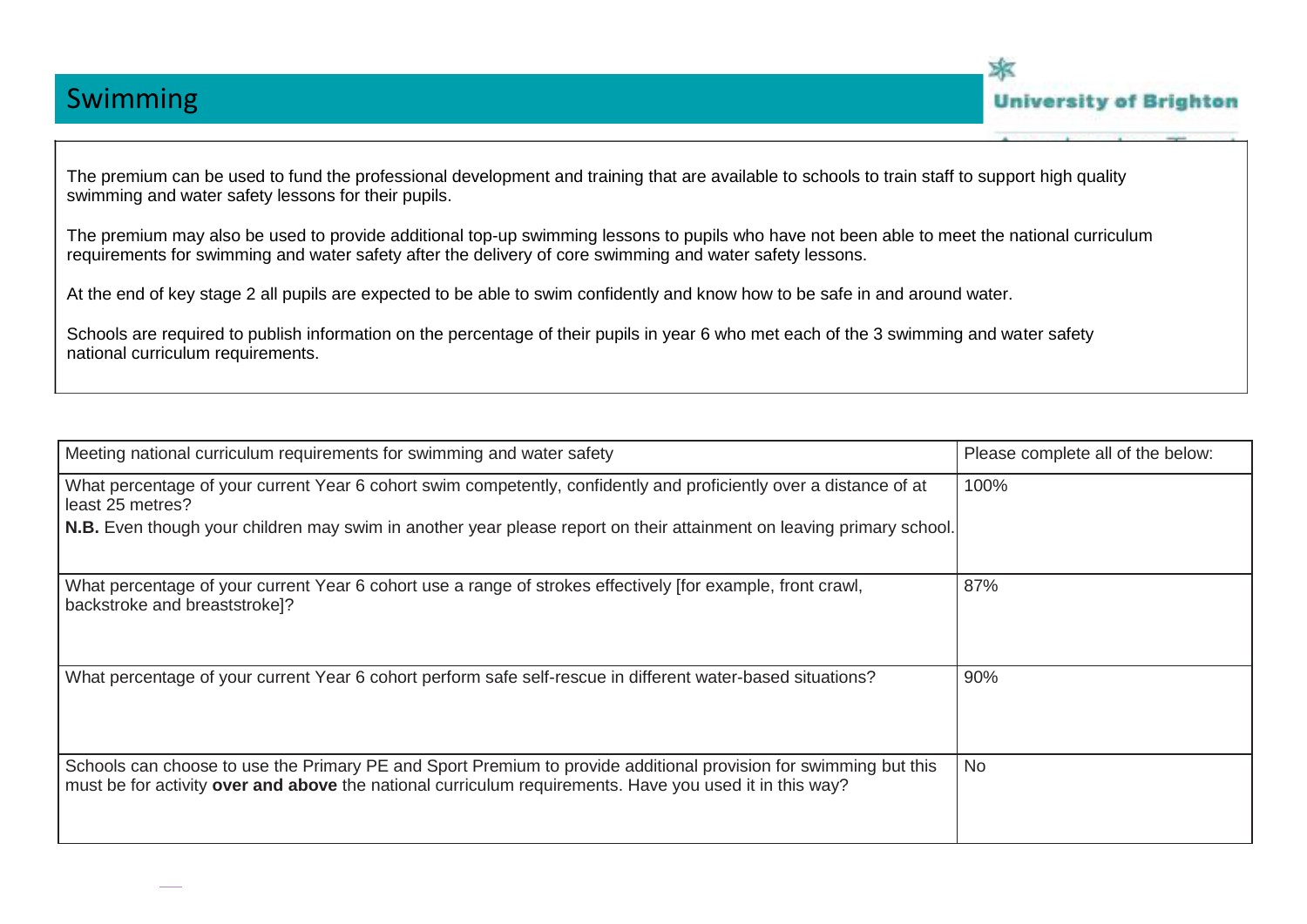| <b>Action Plan and Budget Tracking</b>                                                                                               |                                                                                                                                                                                                                                                                          |                         |                                                                                                                                                                         |                                                                                                                 |
|--------------------------------------------------------------------------------------------------------------------------------------|--------------------------------------------------------------------------------------------------------------------------------------------------------------------------------------------------------------------------------------------------------------------------|-------------------------|-------------------------------------------------------------------------------------------------------------------------------------------------------------------------|-----------------------------------------------------------------------------------------------------------------|
|                                                                                                                                      | Capture your intended annual spend against the 5 key indicators. Clarify the success criteria                                                                                                                                                                            |                         |                                                                                                                                                                         | <b>University of Brighton</b>                                                                                   |
|                                                                                                                                      | and evidence of impact that you intend to measure to evaluate for students today and for the                                                                                                                                                                             |                         |                                                                                                                                                                         |                                                                                                                 |
| future.<br><b>Academic Year: 2020/2021</b>                                                                                           | Total fund allocated: £18,090 + £10,038 carry<br>over from Covid underspend 19/20 (shown in<br>yellow highlight)                                                                                                                                                         | Date Updated: July 2021 |                                                                                                                                                                         | <b>Academies Trust</b>                                                                                          |
| Key indicator 1: The engagement of all pupils in regular physical activity – Chief Medical Officer guidelines recommend that primary |                                                                                                                                                                                                                                                                          |                         | Percentage of total allocation:                                                                                                                                         |                                                                                                                 |
|                                                                                                                                      | school children undertake at least 30 minutes of physical activity a day in school                                                                                                                                                                                       |                         |                                                                                                                                                                         | 15%                                                                                                             |
| School focus with clarity on intended<br>impact on pupils:                                                                           | Actions to achieve:                                                                                                                                                                                                                                                      | Funding<br>allocated:   | Evidence and impact:                                                                                                                                                    | Sustainability and suggested next<br>steps:                                                                     |
| PE Leader to receive TLR to manage<br>the PE role (across all Key Indicators)                                                        | ensure children are receiving 2 hours of PE a week,<br>timetable, organise competitions (intra and inter),<br>map whole school sports and PE curriculum,<br>promote PE across the school,<br>promote clubs and monitor % of children attending<br>clubs and competitions | £2837                   | All classes receiving two hours of PE                                                                                                                                   | Continue to plan time to organize<br>events, daily miles etc                                                    |
| Moki fitness bands purchased to<br>encourage physical activity -<br>compete in house challenges/class<br>challenges for most active. | KL to order Moki fitness bands and have staff<br>training session on them.<br>Sports Crew to monitor and analyse data                                                                                                                                                    | £641                    | Used towards the end of term after<br>late delivery and PE lead self-<br>isolating. Children enthused and<br>engaged whilst wearing - a little<br>time-consuming to do. | Could Sports Crew be in charge of<br>setting these up in the morning?<br>Use as class competition each<br>term? |
| Skip2BeFit Workshop - children to<br>be engaged and enthused after<br>event - offer sale of skipping ropes                           | <b>Workshop booked and held</b><br>Skipping ropes sold by Sports Crew after school -<br>£410 sales - £41 going back to school                                                                                                                                            | £660                    | Big sales of skipping ropes after the<br>event and lots of excitement -<br>skipping competition planned but lost<br>engagement due to self-isolation of<br>PE lead.     | Restart skipping competition with<br>Sports Crew and MDMS                                                       |

本



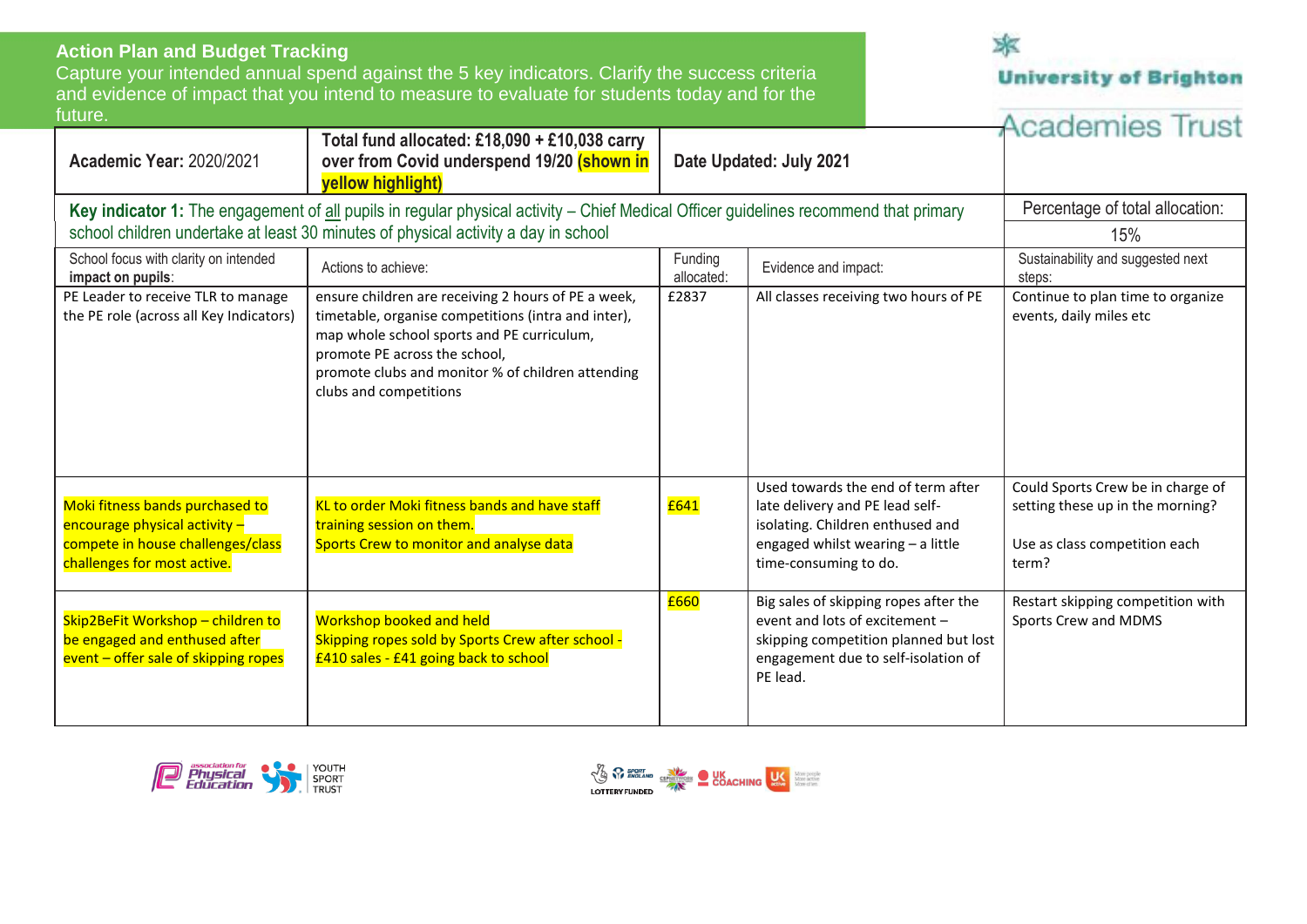| Key indicator 2: The profile of PESSPA being raised across the school as a tool for whole school improvement               |                                                                                                                                          |                            |                                                                                                | Percentage of total allocation:                                                     |
|----------------------------------------------------------------------------------------------------------------------------|------------------------------------------------------------------------------------------------------------------------------------------|----------------------------|------------------------------------------------------------------------------------------------|-------------------------------------------------------------------------------------|
|                                                                                                                            |                                                                                                                                          |                            |                                                                                                | $9\%$                                                                               |
| School focus with clarity on intended<br>impact on pupils:                                                                 | Actions to achieve:                                                                                                                      | Funding<br>allocated:      | Evidence and impact:                                                                           | Sustainability and suggested<br>next steps:                                         |
| Sporting announcements,<br>acknowledgments and achievements<br>will be made on a weekly basis in<br>whole school assembly. | Sporting achievements to be<br>regularly celebrated in assembly, on<br>the school newsletter and in the local<br>press (Lindfield Life). | As per TLR for<br>PE lead. | Assemblies happened virtually so<br>some engagement in results.                                | Sports Crew to write a report<br>for Lindfield Life and run<br>assemblies.          |
| School PE and Sports Twitter account<br>to be developed to build on the profile<br>of Sports in school.                    | New page built and regularly updated                                                                                                     | As per TLR for<br>PE lead. | 138 Twitter followers and regular<br>tweets. Engagement on Facebook<br>page too.               | Continue to engage with<br>community - making sure<br>photos are uploaded regularly |
| Sports Display board to celebrate<br>achievements.                                                                         | Regularly maintained                                                                                                                     | As per TLR for<br>PE lead. | Children engaged to see photos<br>and sporting achievements on the<br>board.                   | Sports Crew to continue with<br>this                                                |
| Introduce physical literacy and active<br>maths.                                                                           | <b>Purchased Now&gt;Press&gt;Play along</b><br>with staff training to increase literacy<br>outcomes.                                     | £1900                      | Now Press Play regularly used (at<br>least once per term) and used<br>across cross-curricular. | Continue to map these into LTP<br>plans.                                            |
| Orienteering course set up and bought<br>in around school site.                                                            | To build in map skills and use of<br>geography statements throughout<br>PA.                                                              | £650                       | All classes had an orienteering<br>session - one class adapted the<br>course later on.         | PE Lead and Site Manager to<br>move controls once a term.                           |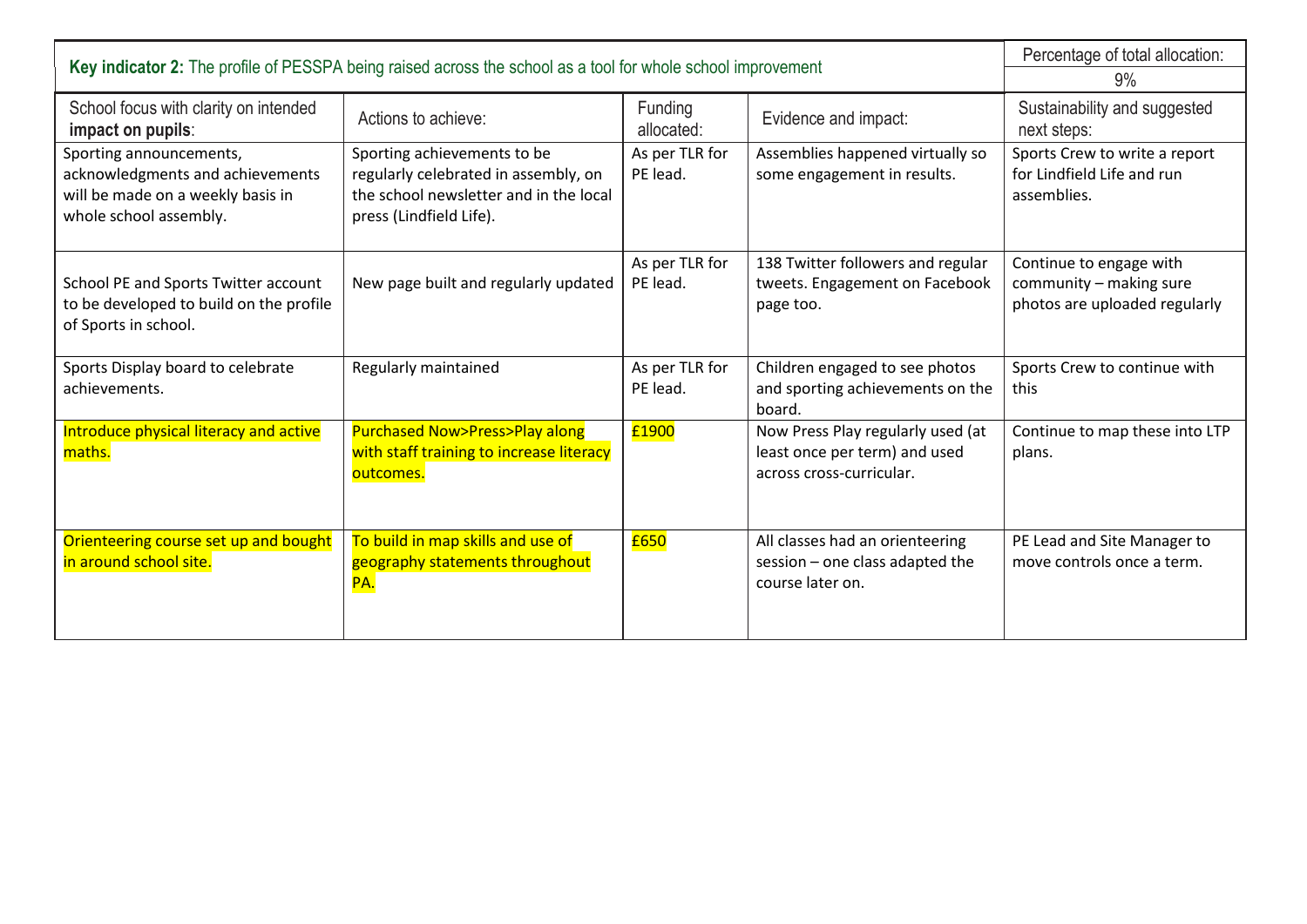| Key indicator 3: Increased confidence, knowledge and skills of all staff in teaching PE and sport               |                                                                                                                                                             |                       |                                                                                                                                                        | Percentage of total allocation:                                                              |
|-----------------------------------------------------------------------------------------------------------------|-------------------------------------------------------------------------------------------------------------------------------------------------------------|-----------------------|--------------------------------------------------------------------------------------------------------------------------------------------------------|----------------------------------------------------------------------------------------------|
|                                                                                                                 | 30%                                                                                                                                                         |                       |                                                                                                                                                        |                                                                                              |
| School focus with clarity on intended<br>impact on pupils:                                                      | Actions to achieve:                                                                                                                                         | Funding<br>allocated: | Evidence and impact:                                                                                                                                   | Sustainability and suggested<br>next steps:                                                  |
| Increase class teacher subject<br>knowledge and confidence relating to                                          | All staff to attend one CPD run by<br>Mid Sussex Active                                                                                                     | £2700 for<br>20/21    | Some virtual CPD run by MSA and<br>attended by staff. Due to virtual                                                                                   | Plan CPD Inset.<br>Team-Teach with teachers                                                  |
| units of PE to be delivered in their                                                                            |                                                                                                                                                             |                       | staff meetings, lack of                                                                                                                                | requesting from Staff Audit in                                                               |
| year group.                                                                                                     | PE Lead to timetable in relevant<br>CPD to the PE Curriculum calendar                                                                                       | £2700 for<br>21/22    | opportunities for physical CPD.                                                                                                                        | September (EYFS and Y1)                                                                      |
| CPD booked for Gymnastics at start<br>of 21/22 academic year                                                    | Staff become more confident in<br>teaching gym and interpreting<br>plans.                                                                                   | £750                  | TBC when run in September                                                                                                                              |                                                                                              |
| PE Passport used for planning and<br>assessment by teachers and assessment<br>and clubs monitoring by PE Leader | PE lessons from PE Passport used to<br>increase pupil participation and<br>enjoyment in lessons.                                                            | £300                  | All teachers using PE passport for<br>planning and assessment.                                                                                         | Continue to monitor<br>assessment as some<br>reminders needed.                               |
| Staff jackets to be bought to gain<br>confidence and feeling of being a "PE<br>teacher"                         | N/A                                                                                                                                                         | £147.30               | Staff wearing jackets during lessons<br>and any trips/events.                                                                                          | 15 jackets in school now for<br>staff to "represent" PE @<br><b>Blackthorns</b>              |
| Increase confidence in Outdoor<br><b>Learning Teaching</b>                                                      | KL to order Outdoor Learning in<br>the Curriculum books and arrange<br>meeting with Education Lead at<br>local education centre to discuss<br>outdoor area. | £1957                 | All children engaged and<br>enthused in these weekly<br>sessions using a wide range of the<br>resources including balance line,<br>fire pits and saws. | Timetable Wednesday session<br>for a class each term for full<br>Forest Schooling education. |
|                                                                                                                 | New resources ordered ready to<br>be used in Outdoor Learning<br>Sessions.<br>Each class has one session on a                                               |                       |                                                                                                                                                        |                                                                                              |
|                                                                                                                 | <b>Wednesday in Term 6</b>                                                                                                                                  |                       |                                                                                                                                                        |                                                                                              |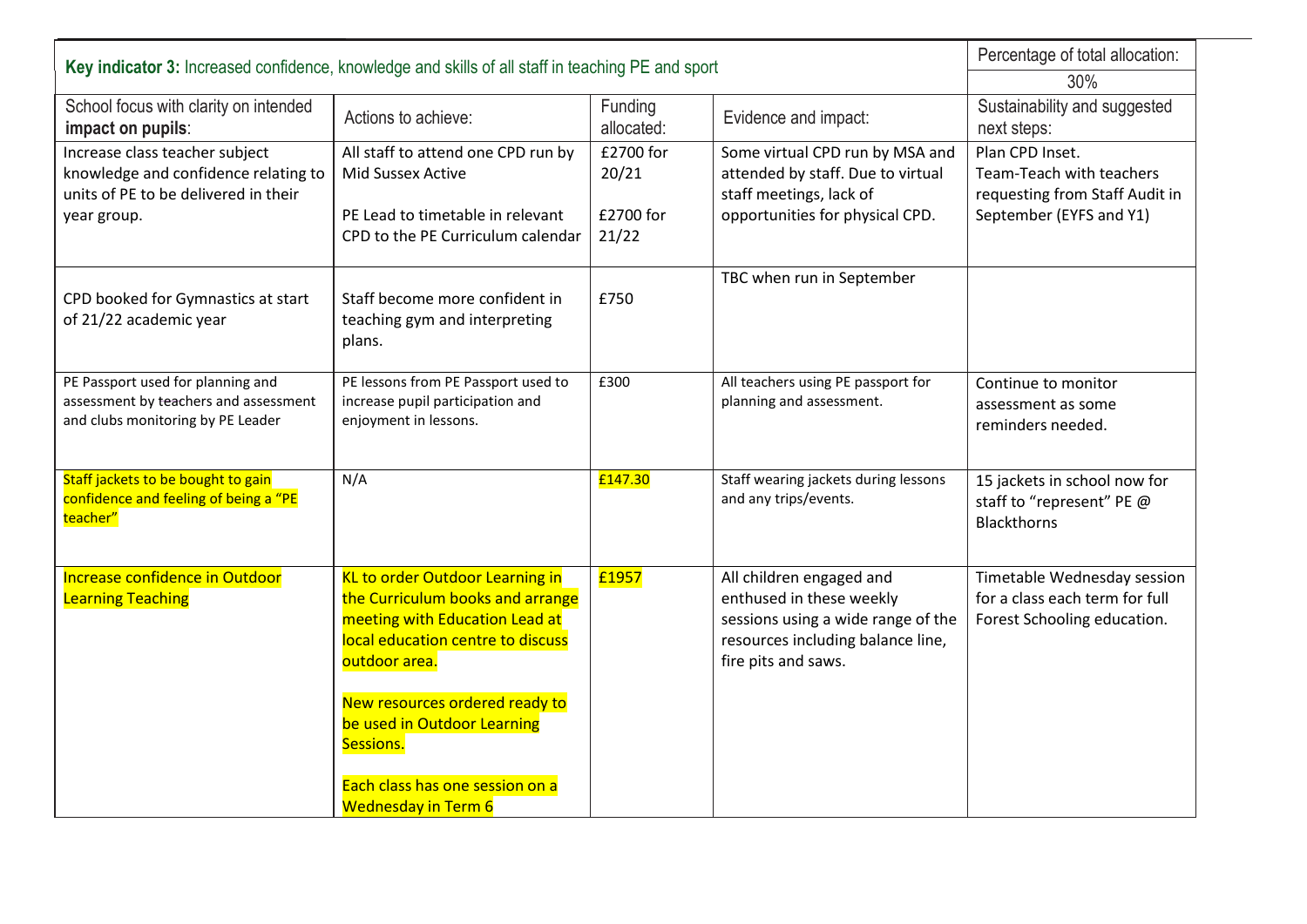| Key indicator 4: Broader experience of a range of sports and activities offered to all pupils                                                                                                                                                                                                          |                                                                                                                                                                             |                                                      |                                                                                                                                                                                                               | Percentage of total allocation:                                                                                                                                                    |
|--------------------------------------------------------------------------------------------------------------------------------------------------------------------------------------------------------------------------------------------------------------------------------------------------------|-----------------------------------------------------------------------------------------------------------------------------------------------------------------------------|------------------------------------------------------|---------------------------------------------------------------------------------------------------------------------------------------------------------------------------------------------------------------|------------------------------------------------------------------------------------------------------------------------------------------------------------------------------------|
|                                                                                                                                                                                                                                                                                                        |                                                                                                                                                                             |                                                      |                                                                                                                                                                                                               | <b>27%</b>                                                                                                                                                                         |
| School focus with clarity on intended<br>impact on pupils:                                                                                                                                                                                                                                             | Actions to achieve:                                                                                                                                                         | Funding<br>allocated:                                | Evidence and impact:                                                                                                                                                                                          | Sustainability and suggested<br>next steps:                                                                                                                                        |
| Improve quality of sports offered<br>during PE lessons with more<br>involvement of pupils within the hour<br>Include fresh sports each year (where<br>possible) to increase enjoyment                                                                                                                  | Audit and then buy new equipment<br>to improve lessons for existing<br>sports but also introduce new<br>sports                                                              | £4350                                                | New sports added to curriculum<br>including curriculum. New resources<br>enable more engagement in learning<br>e.g. enough tees in cricket for 1<br>between 3. LTP looked and managed<br>carefully by PE lead | Continue to develop clubs with<br>local clubs and introduce new<br>clubs to children - parent<br>survey.<br>Focus on current Year 3/4 class<br>and target new Year 3's next        |
| Sports Week planned to introduce<br>children to new sports and new clubs<br>in the local community                                                                                                                                                                                                     | KL to plan sports week to include as<br>many local community<br>clubs/societies as possible including<br>stoolball, rugby, dance, cricket,<br>tennis, gym, golf and hockey. | £1100                                                | All classes has 2-3 sessions each day<br>during sports week - a buzz around<br>school and children all engaged.                                                                                               | year.<br>Use pupil voice data to<br>introduce next clubs<br>Gymnastics club set for 21/22<br>More workshops/taster days<br>and athlete visits (looking at<br>female athletes/BAME) |
| Work with outside agencies to deliver<br>experience days/clubs                                                                                                                                                                                                                                         | As residentials are likely to be<br>cancelled, look into activity days<br>from providers.                                                                                   | <b>See Skipping</b><br>K11<br>Bowles Trip -<br>£2150 | Skip2BeFit workshop - see key<br>indicator 1.                                                                                                                                                                 |                                                                                                                                                                                    |
| Created by: <b>Prysical</b><br>YOUTH<br>SPORT<br><b>The SPORT OF SPORT OF SPORT OF SPORT OF SPORT OF SPORT OF SPORT OF SPORT OF SPORT OF SPORT OF SPORT OF SPORT OF SPORT OF SPORT OF SPORT OF SPORT OF SPORT OF SPORT OF SPORT OF SPORT OF SPORT OF SPORT OF SPORT OF SPORT OF S</b><br>Supported by: |                                                                                                                                                                             |                                                      |                                                                                                                                                                                                               |                                                                                                                                                                                    |